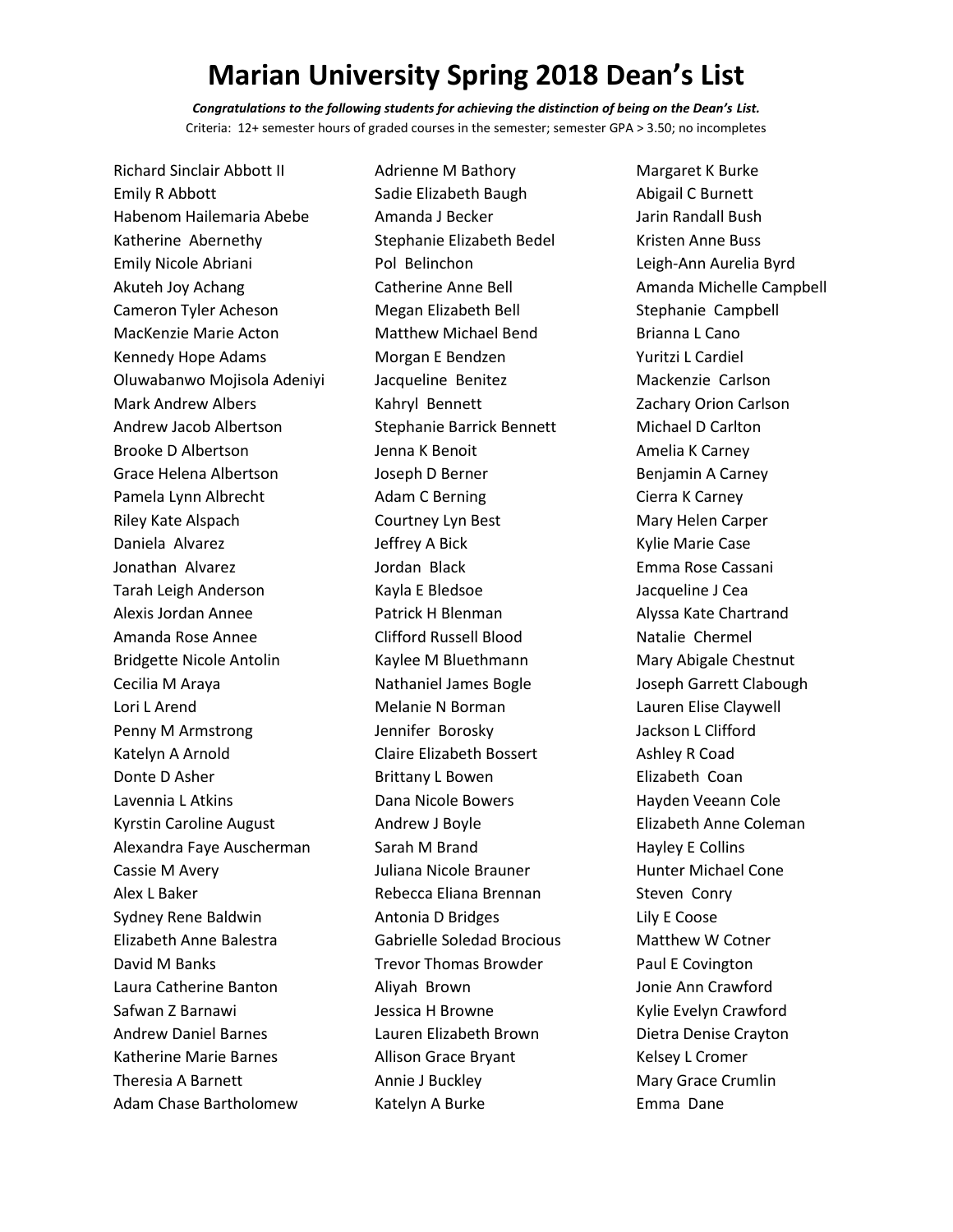*Congratulations to the following students for achieving the distinction of being on the Dean's List.*  Criteria: 12+ semester hours of graded courses in the semester; semester GPA > 3.50; no incompletes

Lauren G Espique

Conrad Joseph Daniel Madeline Davis Cameron S Davison Nicole Marie Delia Mary Arline DeMoss Courtney Ann Denney Edward T Denning Jakia M Denny Megan Elizabeth Desrosiers Rachel E Dever Trev M Didelot Amanda Dillon MiKyla B Dillon Nathan Henry Dimmitt Christie L DiPietrantonio Nancy Marie Doll Maura Anne Domogalik Heather M Donegan Natalie K Donnelly Sophia E Doti Megan E Douglas Heather R Dowden Sarah Downing Rebecca Ann Doyle Jada Anya Driver Monica M Dudley Mary Dulu Stephanie M Dunbar Bethany S Duval Dana Katherine Dwyer Adam David Eads Kimberly Nicole Ebeyer Alexa Lea Ann Elbert Kylie Elkin Joseph Matthew Elliott Abigail Marie English Bailee Elizabeth Enlow Samantha G Ericksen Katelann Melissa Ernstberger Luke Ertel Jacquelin A Esparza

Kimi Rae Essex Brittany Marie Fahringer Maria Rose Farmer Alexis Nicole Felty Chelsea S Finnigan Kayla Elizabeth Fisher Linda S Fisher Kathryn Anne Flanagan Christy Tian Fox-Martini Luke Frain Taylor Frazier Linda M Gaddis Dominic A Garrett Darien Michaela Garrigus Kristin G George Sidney F Gerkin Annie W Getzin Shelby N Giles Robert George Gillmore Austin Thomas Ginther Benjamin Eric Girton Mary K Glasser Serena Faye Glenn Krista B Glover Nicole Glowaty Caleb Ryan Gmyrek Jade Golder Elizabeth M Gore Randa Kathleen Gore Ruthann E Gorrell Julia Elizabeth Graf Taylor Rose Grant Gabriella N Graves Monica M Graves Margaret J Gray Carly R Greene Katherine D Gregory Lexy Daye Griggs Madelynn Nicole Griggs Kelsie N Gudgeon

Christine D Guedel Johanna G Guentert Ivan De Jesus Guillen Samuel Kurtz Guymon Amy L Hall Chase David Hall Mackenzie Noel Hall Kevin Bryan Hammond Sanghyun Han Michael Joseph Happe Sarah Harmon Emma Nicole Harpring David Harrington Maxwell R Hartsough Laura Ann Haunert Joe Hayden Eleanor Kay Haydock Morgan Lynn Hayse Josselyn M Heald Jenna Rene Hedlund Madison Nicole Heffron Erica L Hegland Courtney L Heide Amanda L Heim Bailey Louise Marie Heimann Tayler Deann Helgason Kaitlyn Nicole Hellinger Mark D Hellinger Grant A Henry Zachariah Henry Taryn N Henson Veronica B Herndon Sarah Marie Herron Shelby Nicole Herron Sarah Marie Hershberger Lyndsay Herzog Katie Lynn Hewitt Abigail M Hicks RaKesha Nirea Hill Madelyn K Hinke Rachel M Hinlo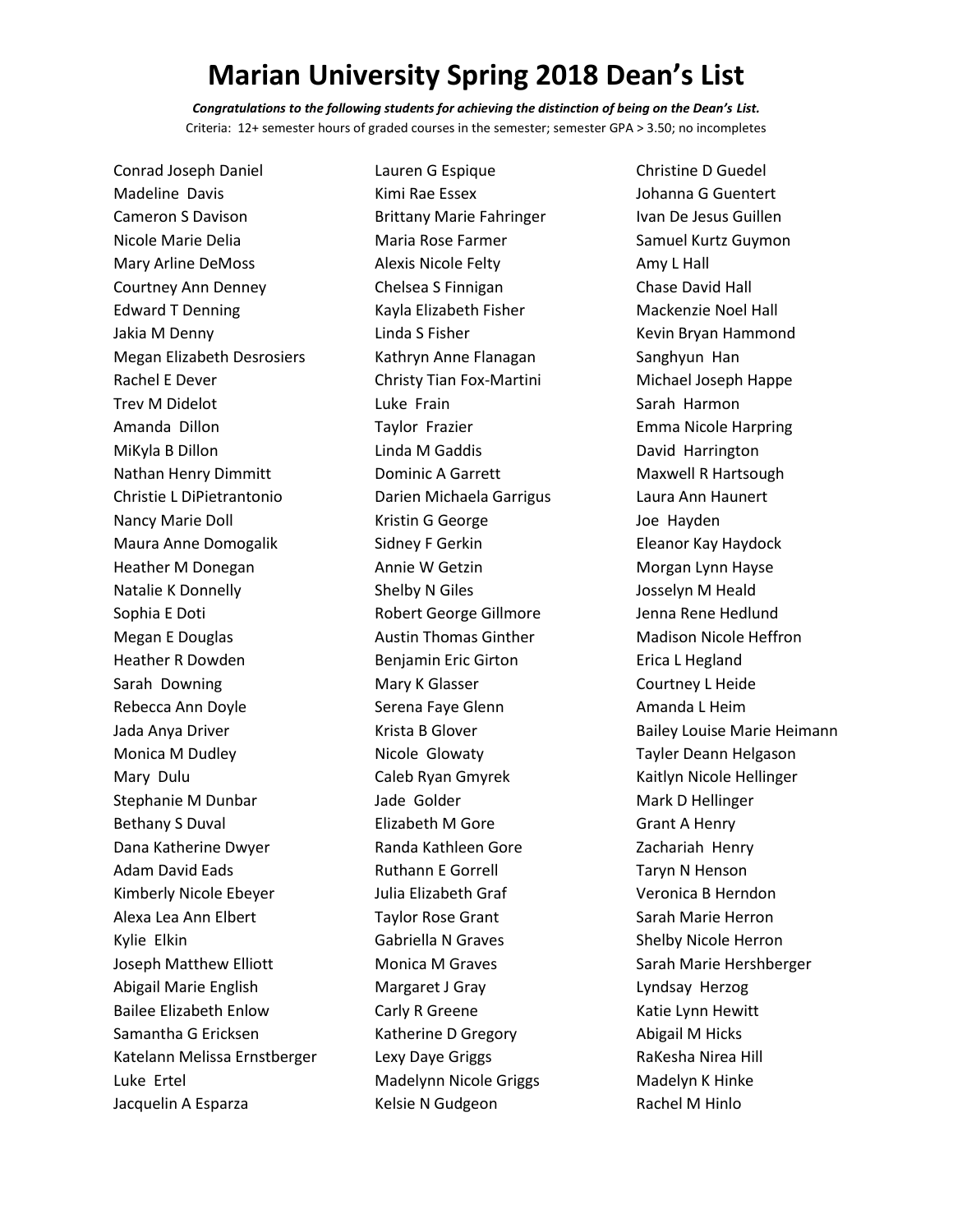*Congratulations to the following students for achieving the distinction of being on the Dean's List.*  Criteria: 12+ semester hours of graded courses in the semester; semester GPA > 3.50; no incompletes

Kylee J Kasper

Hanna Mickelson Hinshaw Leigh Hoagland Kathleen A Hoffman Olivia Jayanne Hoffman Parker T Hoffman Morgan R Holland Kendyl M Holmes Connie C Hong Chandler Jeffrey Horton Elijah David House Jacob Alexander Howard Serena N Howard Haley Howell Kasey Howerton Julie S Hoying Samantha R Hoyt Elizabeth Abigail Hubbard Amelia M Huehls Natalie G Huntine Letha A Hurt Amber L Iacopelli Mirmaksud Ismoilov Jordan K Jackson Paul A Jackson Rachel A Jackson Zoe C Jackson Charity M Jamison Nicole E Jansen Hailey M Jardin Ritu Jayant Michael David Jefferies Leslie C Jennings Noelle Marie Jester Elaine Jiang Lucas A Jirgal Brett William Johnson Amy E Jones Karen Mary Jones Lori A Justin Morgan E Kaiser Sophia R Kalscheur

Rachel Stephanie Kassing Elizabeth D Kauffeld Aaron Luke Kazmierski Moira Ann Keating Madelyn Rose Keerns Brenna Jane Kelley Joel C Kelley Kaytlin Kelley Maresa Eileen Kelly Leeza E Kennedy Sarah Brittany Kennedy Shelby Evelyn Keys Shelby M Kinder Karin Kirch Austin Bailey Kisrow Joshua D Koch Olivia Ann Koehl Ellen Marie Kolb Nathanael Lewis Kolter Mary Ann Kompar Jonathan D Kopp Taylor Ann Kowalski Blair Christine Kramer Caleb S Kruse Kara Lynn Kubancsek Sarah Nicole Kush Cori M Lane David M Langford Michael Scott Larew Kristen Noelle Layman Madeline Ann Lees Kylie Elizabeth Lehman Turner Constantine Lesnick Angela P Lewis Nicole A Lisek Taylor R Lord Amy R Lorenz Ashley Elizabeth Lowe Elizabeth Claire Lowry Emily Williams Lugar

Grace Elizabeth Lumpkin Fermin Luna Chelsea T Lung DeAnna M Maasarani Caylee M Maddox Nicholas Steven Maines Kegan Alec Main Brenna N Malatestinic Tayla D Manion Emily Marie Mapes Jeremiah Alexander Marshall Logan Paul Marsh Sarah E Marye Laura Elizabeth Mascari McKenzie Elaine Mason Debra N Mathews Sydney Victoria Mathias Matt Harley P Matterson Ana Maxson Amy R Mayer Joseph Nicholas Mazur Lillian Martha McCalley Logan Lloyd McCann Shannon Michelle McCarthy Lauren Mari McClaskey Elizabeth Marie McClure Riley W McClurg Sara M McConnell Christina A McCormick Alex M McCullough Lindsay McDonald Daniel G McGrath Angelica Taylor McKibben Molly Elizabeth McMillan Brendan John McNamara Sarah Elizabeth Meer Megan Christine Mehaffey Lia Meinert Ashley Mesler Martin John Mikulcik Samuel Archer Milazzo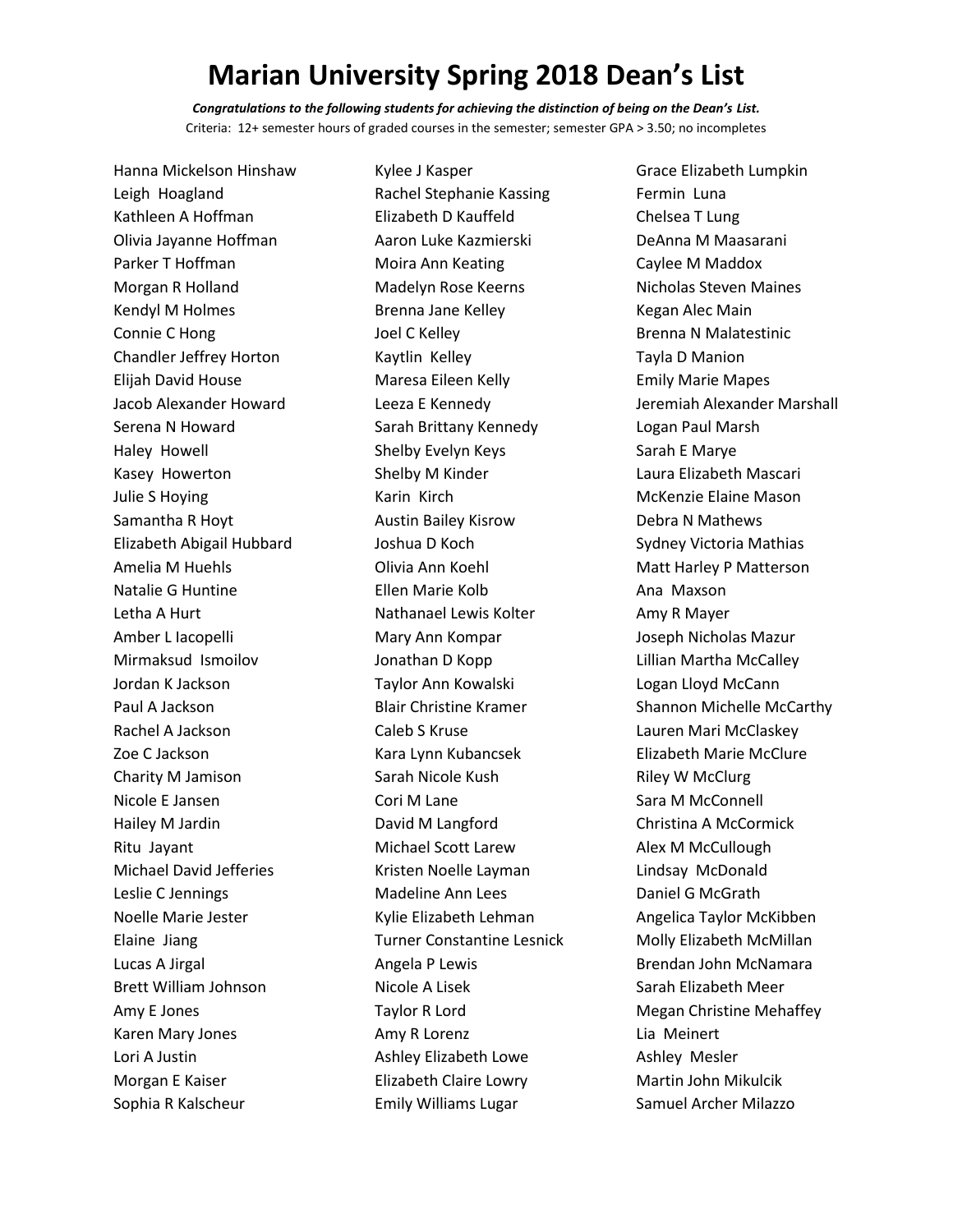*Congratulations to the following students for achieving the distinction of being on the Dean's List.*  Criteria: 12+ semester hours of graded courses in the semester; semester GPA > 3.50; no incompletes

Alexander Miller Robbin D Miller Therese Renee Miller Veronica Kaye Miller Kyle Alexander Mindick Ashley Rose Minton Hannah Marie Minton Darius Jordan Mitchell Mason Antonio Mockobee Rachel E Moning Nicholas Andrew Monnin Shannon K Montana Juston E Montanez Kelly L Mooneyham Marta Kendall Morris Madelynn Nicole Mulinaro Mary Margaret Mullaney Daniel J Mullen Bradley Paul Mullings Julia M Murphy Megan Murray Nicole M Nash Jackson Naylor-Cook Emily Susan Neal Anthony Vincent Neari Emily Rose Neice Jillian Leigh Nelson Paige Nichole Newton Curtis Thanh Nguyen Mira Alyssa Nicpon Nina Alessandra Nicpon Troy Phillip Niemerg Mark A Ninmer Kellyn Noble Leah Grace Noe Lucas Graham Kennedy Normington Regina Marie Obergfell Jacob Wyatt Oglesby Thomas J O'Neil Taekyeong On

Stanley Orakwue Willis M Overton Benjamin M Packer Brianne N Page Angelina R Palermo Kyle Arthur Palermo Ajay Pandya Robert F Parker Samantha Rae Pash Christine Patroski Jasmine Lynnee Paysinger Julia M Perney Matthew Ryan Perronie Marija Petrovic Joy L Petty Anna Elizabeth Pierce Tacius Pierre-Louis Lauren C Pifer Samantha L Polmanter Megan Victoria Pope Benjamin T Popson Maria A Portman Allisandra G Potts Elizabeth A Poynton Aaron Puntarelli Daniel Purdy Stephanie Marie Purdy Xinzi Qi Joseph D Radcliffe Morgan Ann Raines Maria Anne Rains Chelsea Randall Audrey Cathlyn Rang Kallan Alandra Ratekin Jack A Ravotto Kylie J Ray Mackenzie Kay Reeder Jamie N Reed Jeffrey Rhodes Adri Kathryn Richardson

Natoyia Cammie Lenette Richburg Cameron Riches Brooke E Rischar Mallory P Ritman Ashley K Ritsema Nicholas Don Rivelli Noah Gray Roberts Hannah Marie Xiangfu Robinson Julia C Robson Kyle P Roeder Gregory C Romer Jocelin L Romero Allison Michelle Rominger Samuel M Rosko Robert Thomas Ross Kristen S Roszak Dylan Dwight Roth Logan A Rothschild Lindsey Sue Rousseau Erin C Ryan Emily E Saajasto Brooke Saalfrank Jordan Edward Saal Alexandria Belinda Samons Daniel John Sanders Kara E Sandy Luke B Sartino Sierra N Schemenauer Colleen Rose Schena Olivia R Schmeltz Catherine Emanuelle Schmidt Meagan Catherine Schneider Maria Ann Therese Schroeder Kiersten M Schrope Olivia M Schuh Miranda B Schutte Danielle M Schweitzer Laura Seidensticker Nicholas Joseph Sellers Katie M Settles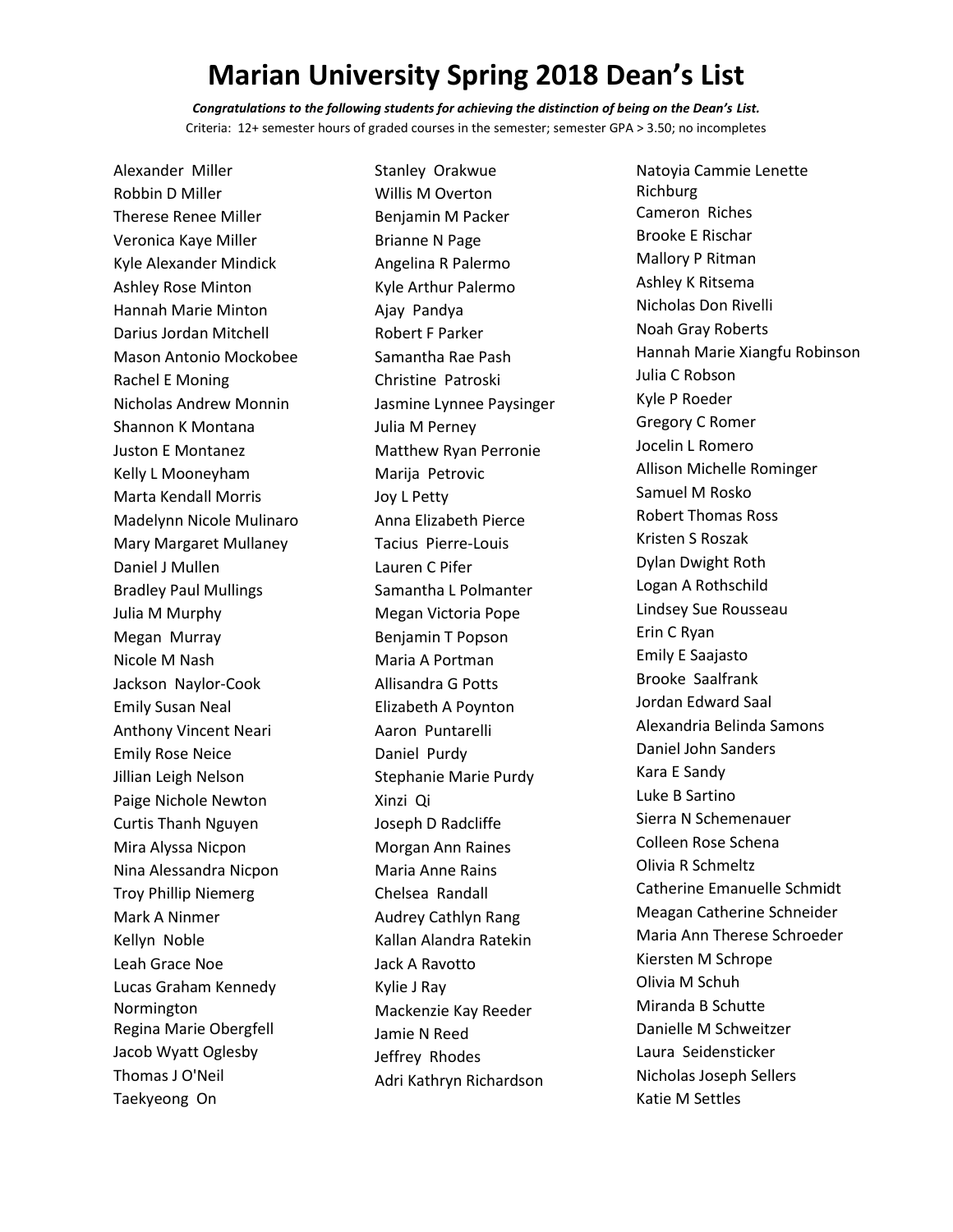*Congratulations to the following students for achieving the distinction of being on the Dean's List.*  Criteria: 12+ semester hours of graded courses in the semester; semester GPA > 3.50; no incompletes

Brittany Nicole Sharp Jennifer Ann Sheets Joseph A Shelton Thomas James Sheridan Alyxakay Ruth Shields Baylen C Shoemaker Kayla M Shorter Adam James Shuder Isaac W Siefker Elizabeth Siler Chelsea Elaina Ann Simmons Nicholas R Sitzman Ashley Smedley Carissa Jean Smith Conor Taylor Smith Deidre Smith Jennifer Pilon Smith Jonas Samuel Smith Rachelle Sierra Smith Samantha C Smith Solomone A.D. Smith Jessica M Sobers Angela K Sorrentino Lauren Elizabeth Speer Amelia B Spoor Bradley P Sprinkle Jessica Sprong Zachary Alan St. Pierre Drake MaCallister Stahl Matthew J Stankovsky Andrea C Stanley KayLee Renee Stanton Nicholas G Stapleton Julie Stavas Hannah R Stelflug Julia Marie Stelts Julie Ann Stelzer-Watt Eathan R Stephen Eva M Stephenson Kyle Stewart Bianca E Stockmeier

Sarah Marie Storm Molly Stovel Wesley Micheal Stowers Katharine Joy Strakis Cassandra Suarez Lucas Jeffrey Sullivan Destiny Faith Sunberg Maria Angela G Sunga Brandi Panter Sutton Erica W Swanfeldt-Stout Paige A Swan Monica Lynn Tatarek Margaret Tepe Olivia M Thacker Claire Marie Thompson Tina Nicole Thompson Angela M Thrasher Cindy K Thrasher Htoo Myat Thu Allie Michaela Timmerman Katherine M Timmermann Sarah Marie Tippenhauer Michael Douglas Todd Cheryl C Townsend Adam Michael Travis Taylor Ann Trepanier Devyn Anne-Maria Tretter Anna M Tucker Kristen N Tucker George G Turpin Angelique Twyman Michaela Tykvart Morgan Van Milligan Jonathan K Vance Sarah A Vance Tristan J Vandermeer Hannah Magdalene VanderMel Abigail L VanLeer Dustin VanVleet Isabel Bianca Vazquez Macy Elizabeth Vincent

Tyler Joseph Vogel Mark James Vojas, Jr Jesika Ranae Voorhees Taylor E Waddell Katie A Waldrip Hayley S Waldron Kristen Elizabeth Walker Zachary Joseph Walke Nathaniel J Walter Michael Walters Amanda Patricia Warnke Micayla Bree Watroba Alex Matthew Webb Dionne L Weems Katherine Ann Weisenbach Rachel Elizabeth Weiss Ashley Welenc Maria Helena Wellman Anita M Wells Charles Hoyt Wessel Brian M Wheeler Arinn L White Brittney Faustina White Emma C Whitlow Molly C Whitlow Alexander J Wiemels Audrey Marie Wilcox Luke Wildauer Abby E Williams Meredith K Williams Parker John Williams Ragan Michelle Williams Reese Elliott Wills Stacey Will Anthony Nicholas Wilson Christopher Chase Wilson Laura P Wilson Sloane Alexandra Winders Jamie L Windholz Sarah K Witchey Alexander Louis Wittenbaum